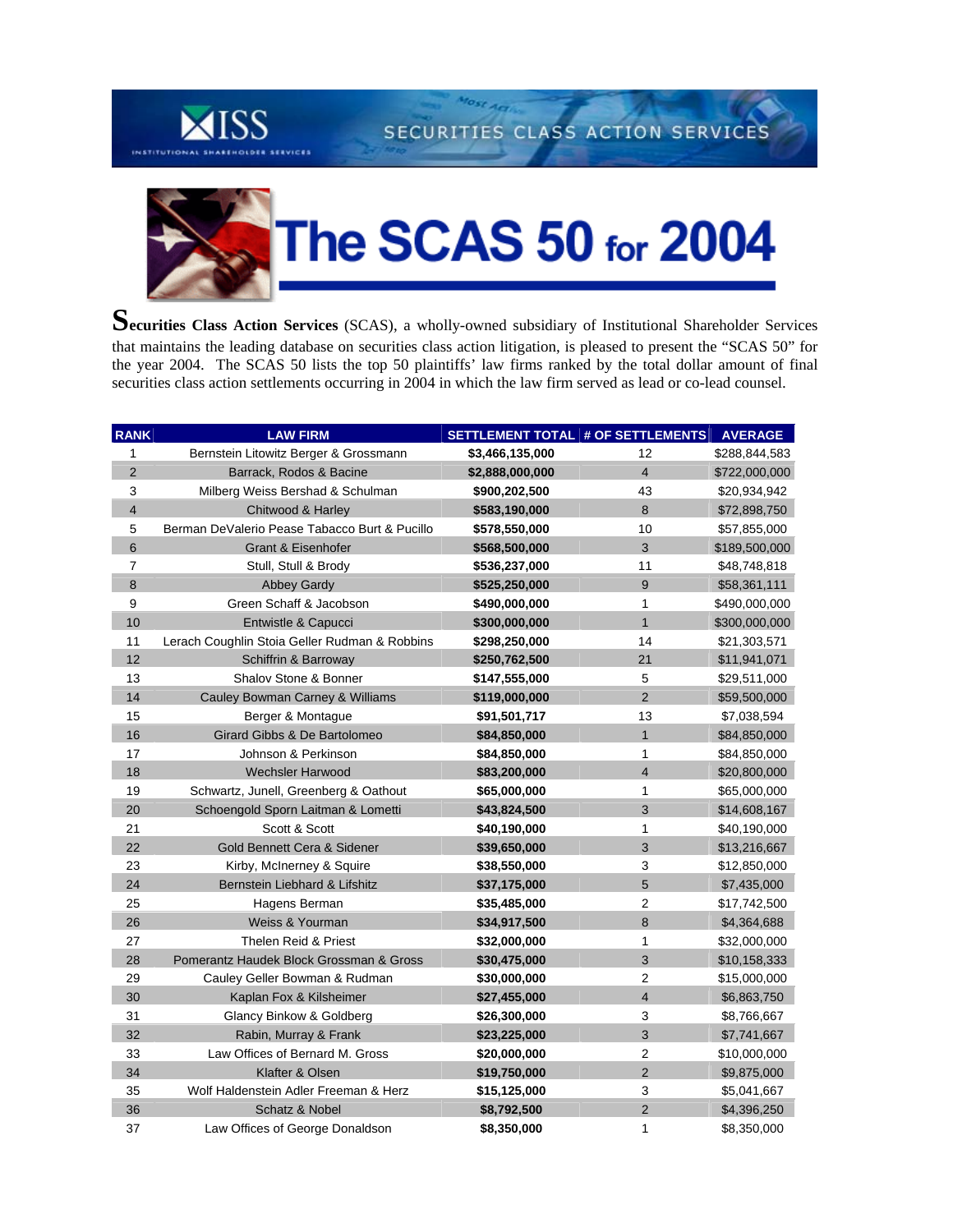| 38 | Chimicles & Tikellis                 | \$6,250,000 |               | \$6,250,000 |
|----|--------------------------------------|-------------|---------------|-------------|
| 39 | Goodkind Labaton Rudoff & Sucharow   | \$6,250,000 |               | \$6,250,000 |
| 40 | Lowey Dannenberg Bemporad & Selinger | \$6,203,750 | 2             | \$3,101,875 |
| 41 | Cohen, Milstein, Hausfeld & Toll     | \$3,500,000 |               | \$3,500,000 |
| 42 | <b>Gambrell &amp; Stolz</b>          | \$3,000,000 |               | \$3,000,000 |
| 43 | Lasky & Rifkind                      | \$3,000,000 | 2             | \$1,500,000 |
| 44 | Rosenthal, Monhait, Gross & Goddess  | \$2,873,947 | 3             | \$957,982   |
| 45 | Lockridge Grindal Nauen              | \$2,675,000 | 2             | \$1,337,500 |
| 46 | J. Bruce Miller Law Group            | \$2,650,000 |               | \$2,650,000 |
| 47 | Sales, Tillman & Wallbaum            | \$2,650,000 |               | \$2,650,000 |
| 48 | <b>Geller Rudman</b>                 | \$2,544,500 | 2             | \$1,272,250 |
| 49 | Cotchett, Pitre, Simon & McCarthy    | \$2,500,000 |               | \$2,500,000 |
| 50 | Dyer & Shuman                        | \$2,500,000 | $\mathcal{P}$ | \$1,250,000 |

## **Snapshot: Average Settlement Amount**

The top 5 law firms ranked by highest average settlement amount (minimum of five settlements) are as follows:

| <b>RANK SCAS 50 RANK</b> | <b>LAW FIRM</b>                               | SETTLEMENT TOTAL # of SETTLEMENTS |    | <b>AVERAGE</b> |
|--------------------------|-----------------------------------------------|-----------------------------------|----|----------------|
|                          | Bernstein Litowitz Berger & Grossmann         | \$3,466,135,000                   | 12 | \$288,844,583  |
| $\overline{4}$           | Chitwood & Harley                             | \$583,190,000                     | 8  | \$72,898,750   |
| 8                        | Abbey Gardy                                   | \$525,250,000                     | 9  | \$58,361,111   |
| 5                        | Berman DeValerio Pease Tabacco Burt & Pucillo | \$578,550,000                     | 10 | \$57,855,000   |
|                          | Stull, Stull & Brody                          | \$536,237,000                     | 11 | \$48,748,818   |

## **Snapshot: Number of Settlements**

The top 5 law firms ranked by total number of final settlements are as follows:

| <b>RANK SCAS 50 RANK</b> | <b>LAW FIRM</b>                               | SETTLEMENT TOTAL # of SETTLEMENTS |    | <b>AVERAGE</b> |
|--------------------------|-----------------------------------------------|-----------------------------------|----|----------------|
|                          | Milberg Weiss Bershad & Schulman              | \$900,202,500                     | 43 | \$20,934,942   |
| 12                       | Schiffrin & Barroway                          | \$250,762,500                     | 21 | \$11,941,071   |
| 11                       | Lerach Coughlin Stoia Geller Rudman & Robbins | \$298.250.000                     | 14 | \$21,303,571   |
| 15                       | Berger & Montague                             | \$91,501,717                      | 13 | \$7,038,594    |
|                          | Bernstein Litowitz Berger & Grossmann         | \$3,466,135,000                   | 12 | \$288,844,583  |

## **Methodology**

We created the SCAS 50 using data from the SCAS database, which tracks, among many other things, federal and state shareholder class actions. We also contacted each law firm to seek confirmation of the settlement data pertaining to that firm. The SCAS 50 does not include data on ERISA or derivative lawsuits.

The SCAS 50 reflects only those final settlements that resulted in the creation of a settlement fund on behalf of shareholders. Cases which resulted in no settlement fund being created, but instead had only non-monetary settlement terms (such as corporate governance changes, changes in the terms of a merger, etc.) are not included. Further information on such settlements can be found in the SCAS database.

The SCAS 50 credits law firms that served as lead or co-lead counsel in a case with the entire settlement fund, regardless of how many other firms served as lead or co-lead counsel in the case. Thus, for a settlement of \$1,000,000 dollars where there were two lead counsel, the SCAS 50 credits both law firms with a \$1,000,000 settlement rather than dividing the settlement fund in half. For purposes of this report, law firms are considered to be lead or co-lead counsel if they are identified as such in the notice of settlement distributed to shareholders.